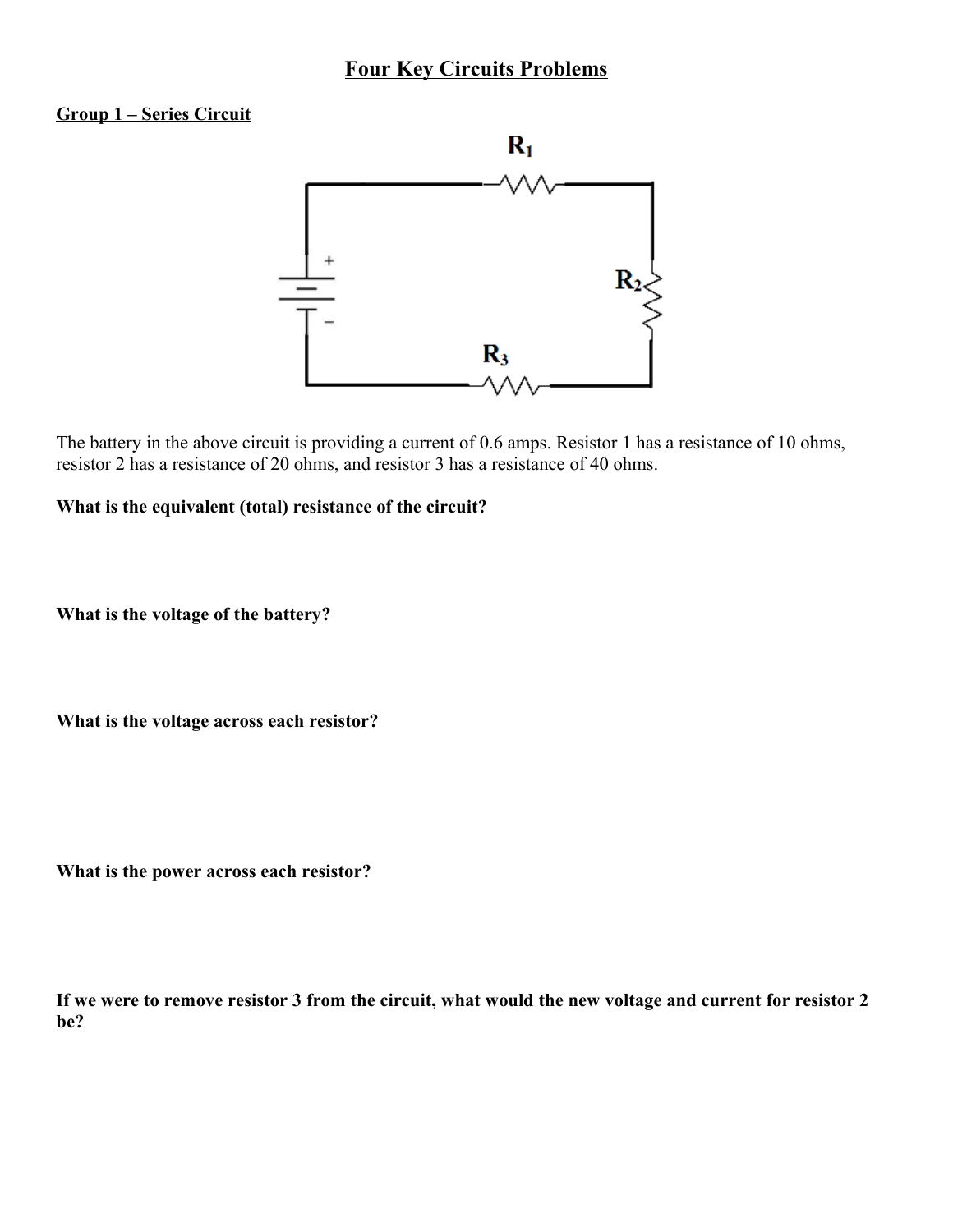## **Group 2 – Parallel Circuit**



The potential difference across the battery in the above circuit is 20 volts. Resistor 1 has a resistance of 10 ohms, resistor 2 has a resistance of 20 ohms, and resistor 3 has a resistance of 20 ohms.

**What is the equivalent (total) resistance of the circuit?**

**What is the current supplied by the battery?**

**What is the current through each resistor?**

**What is the power across each resistor?**

**If we take resistor 3 and put it on the same branch as resistor 2, what would the new voltage be for resistor 3?**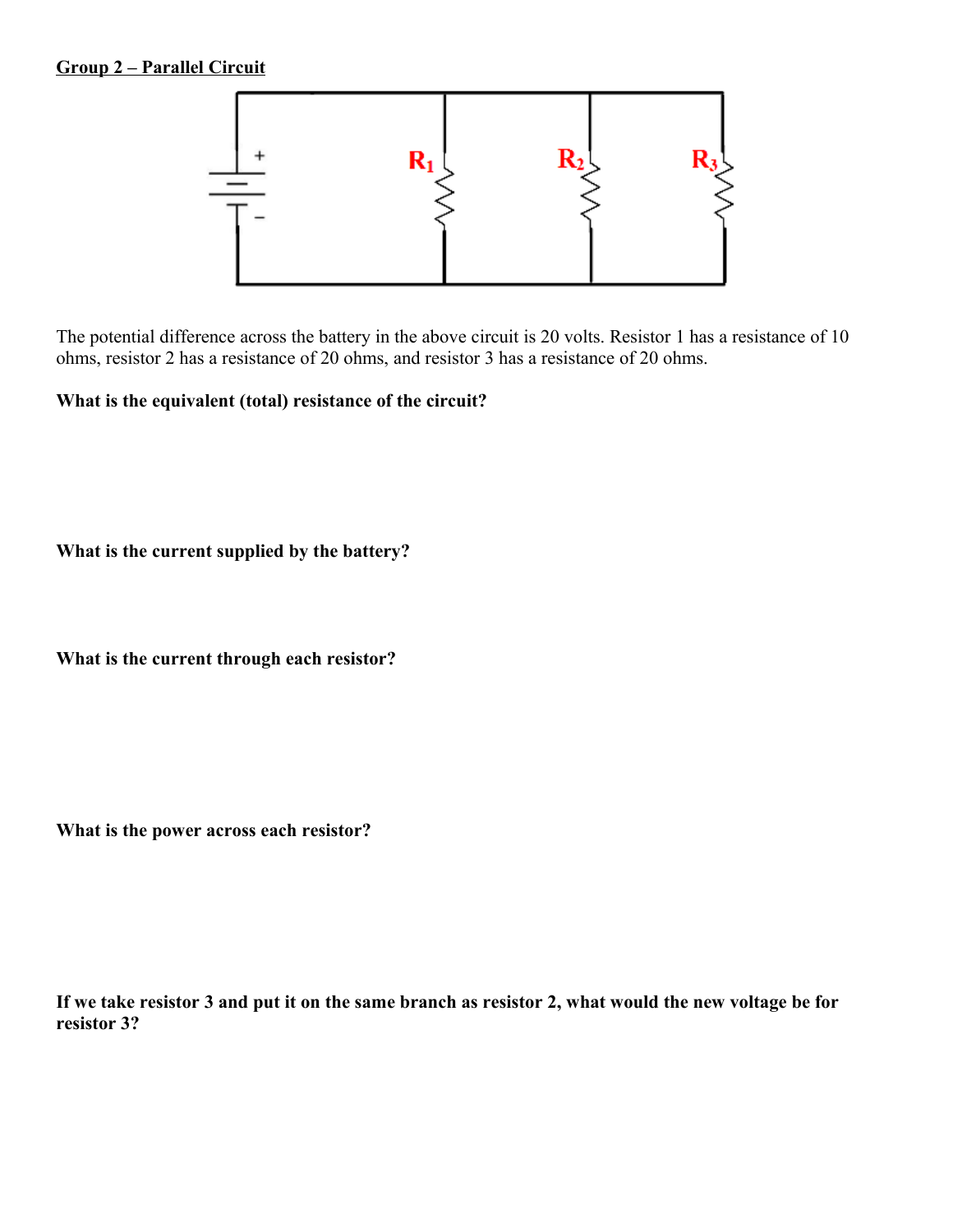## **Group 3 – Combination Circuit**

The following circuit contains a 10 volt battery, and three resistors with resistances of 6 ohms  $(R_1)$ , 4 ohms  $(R_2)$ and 8 ohms  $(R_3)$ .



**What is the equivalent (total) resistance of the circuit?**

**What is the current flowing through resistor 2?**

**What is the voltage across resistor 1?**

**What is the power dissipated by resistor 1?**